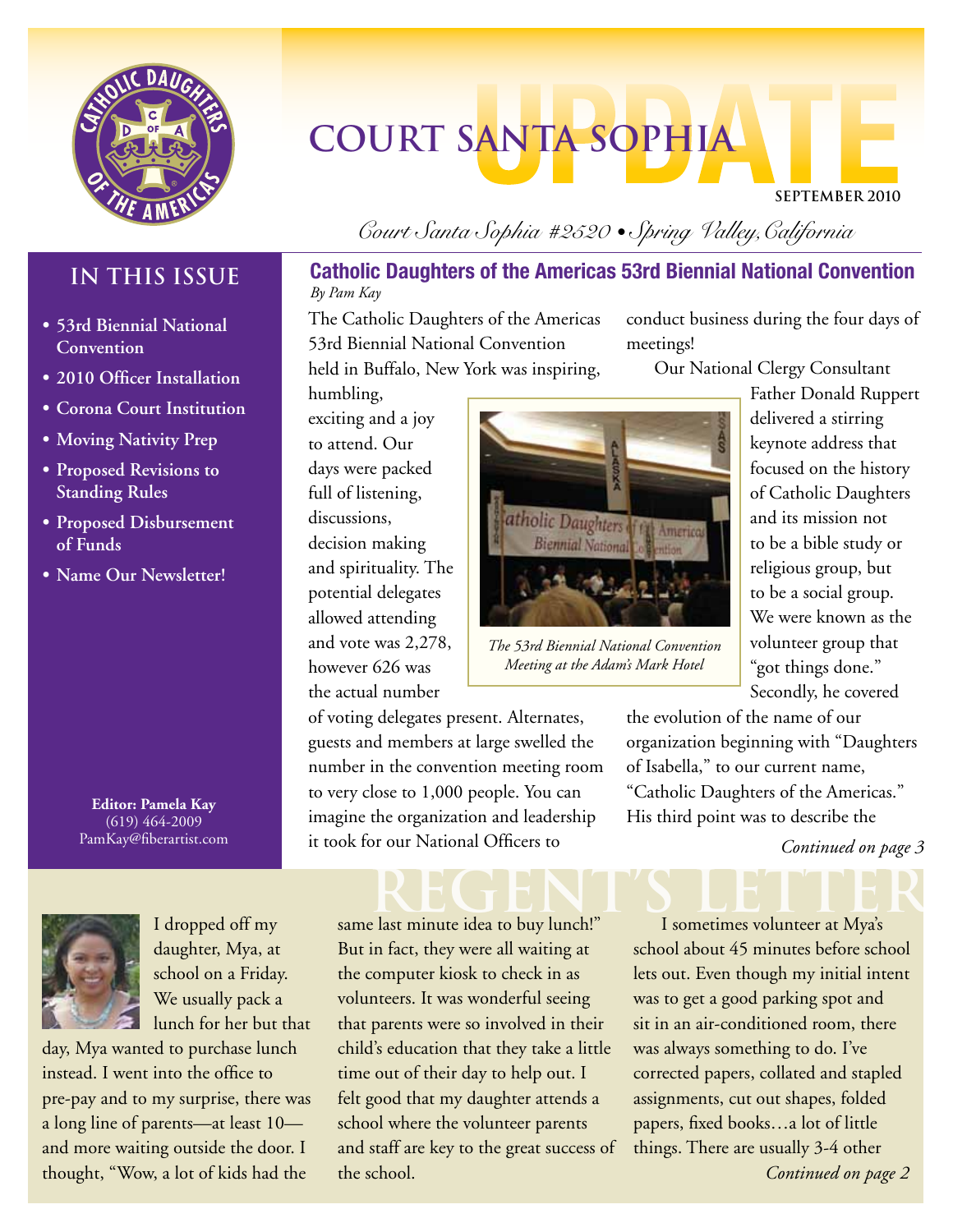people there doing various projects as well. Before we know it, most of the jobs get done by the time the bell rings. It's very similar to the effort put forth when volunteering for CDA events and projects. *Regent's Letter - continued from page 1*

When you signed up to be part of the CDA, you signed up to support our charitable mission with your time and talents. Your volunteerism helps our organization succeed. At the June meeting, we shared our God-given talents. Some have a gift of organization, others are "worker bees," some are good at giving alternative solutions to a challenge.

All of you are needed, no matter how small you think your participation is. We always say, "many hands make light work."

What can you do? I can't emphasize the importance of attending meetings and signing up to support our projects. At the August meeting we discussed what charities to support during the next two years, proposed how to disburse the court's funds to charity, reviewed Standing Rules—And it was all left in the hands of practically 25% of our members. If you want to make a difference, come to the meetings and let your voice be heard. Our next project is the "Junk From

Your Trunk" sale. Please consider being a co-chair or signing up to help.

What do you get in return? Spiritual satisfaction. Opportunities within CDA arise where your help is needed. Think of it as God giving you a tap on your shoulder. Have Him lead you and be his hands and feet during the journey and also know that you have a big support group who will lighten the load.

In Unity and Charity,

Melissa Hiatt, Regent

# **CDA Officer Installation**



*CDA State board, newly installed officers and members from courts throughout San Diego*

On June 26, 2010, CDA courts in San Diego participated in the Installation of Officers at Santa Sophia Catholic Church. Our state officers and chairmen were present as well as our District Deputies. The mass was celebrated by Msgr. John Dickie. After the installation, a rosary was led by our State Officers. Families and friends joined in fellowship at a reception held in Prendergast hall with food provided by Court Teresa of Avila. State Officers were given "thank you" gifts and all guests received a rosary.

# **Welcome NEW MEMBERS!**

Two members took the CDA pledge at the June Meeting. Let's give a warm welcome to **Carmen Piscitelli** and **Angie Saenz!**

# **Moving Nativity Prep**

A call for volunteers was sent to help Nativity Prep move to a facility located on the campus of Holy Spirit Catholic Church on August 21st. Pam Kay and Melissa Hiatt did some light moving during the week and Melinda Bauers along with her husband, Steve, joined Pam and her husband, Jerry, on August 21st to do more of the heavy lifting.

Court Santa Sophia teamed up with Court Holy Spirit to provide refreshments for all the volunteers. Workers were treated to pulled pork sandwiches, chips, cupcakes, Mexican rice and cold beverages.

Nativity Prep is a all-scholarship Catholic middle school for at-risk children. Their new location at Holy Spirit is a great increase size from their former facility in Logan Heights.



*Members from Court Holy Spirit help set up beverages at Nativity Prep's new facility.*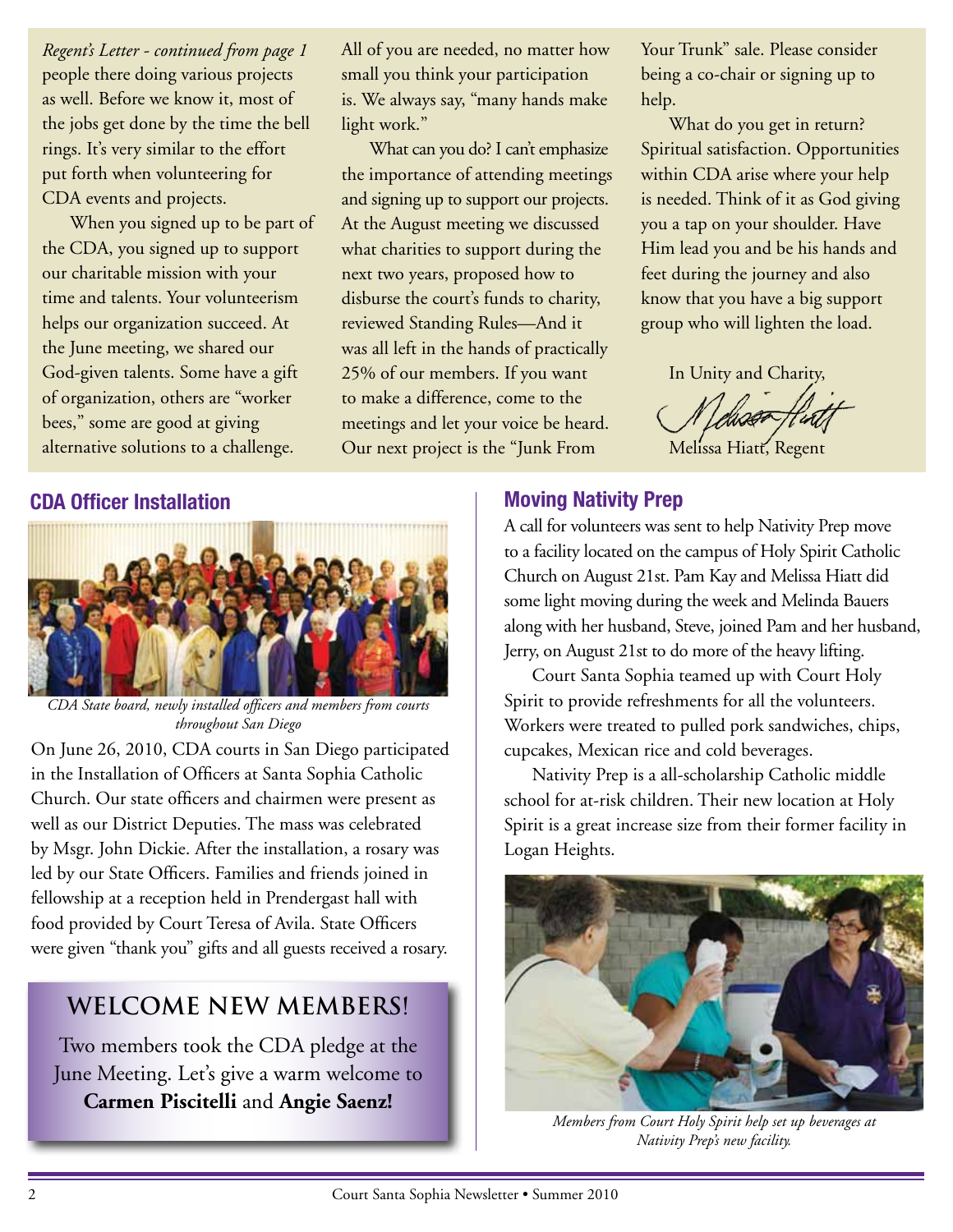

*Top: CDA members voted for the National Board and the Bylaw amendments by holding up yellow "VOTE" cards. Bottom: Members dressed in character for the Broadway-themed fun night.* 

# **Proposed Revision to Our Standing Rules**

Our Court's Standing Rules were created and adopted in October 2008. Since our Court has made leaps and bounds since then, it is time to revisit our Standing Rules and make revisions to add, amend or rescind items.

We started the discussion of the proposed Standing Rules at the August meeting and will finish voting on the proposal at the September meeting. Please see the included proposal for the latest proposed revision to the Standing Rules. Also included is our current Standing Rules, as of October 2008. Carefully compare both documents so that you may make an educated vote at our next meeting on September 23.

# **Please Pray For…**

**Lettie Reyes** that her health may be quickly restored.

**Irene Fortier**, who left this world to be with the Lord in June.

# **Thank You…**

To the volunteers at the KofC 4th Degree installation. Your planning and help made the event a success!

To those who participated in the rosary for Irene Fortier at her memorial in August and to those who donated salads for the reception.

To Melinda and Steve Bauers, and Pam and Jerry Kay for providing refreshments for volunteers at Nativity Prep Academy and helping to physically move items to the new facility.

support of Catholic Daughters for our military during war efforts. If you would like to see Fr. Ruppert and hear the talk, you can visit www.catholicdaughters.org and watch a video and feel like you were a member of the audience. I encourage you to look at it. *53rd National Convention - continued from page 1*

Reports were delivered by our National Chairmen and awards were announced. The exhibit room was open and merchandise was available for sale. Special state dinners were held in order for members to gather and socialize with others from their states. Special prayer services and liturgies were held daily to stir our spirituality. Time in the evening was set aside to meet candidates for office and mingle with other members from across the nation. I think the most important element of attending a National Convention is to witness our importance in the scheme of the organization at a level outside of our community and realize that by joining with others sharing our common goals we do *indeed* make a difference!



# **NAME OUR NEWSLETTER!**

**"Court Santa Sophia Update"** is a temporary name for our newsletter. Can you come up with a creative name for our newsletter? Let us hear your ideas! Email CDA2520@gmail.com with your idea by October 20. The winning name will win a CDA tote bag (pictured above)!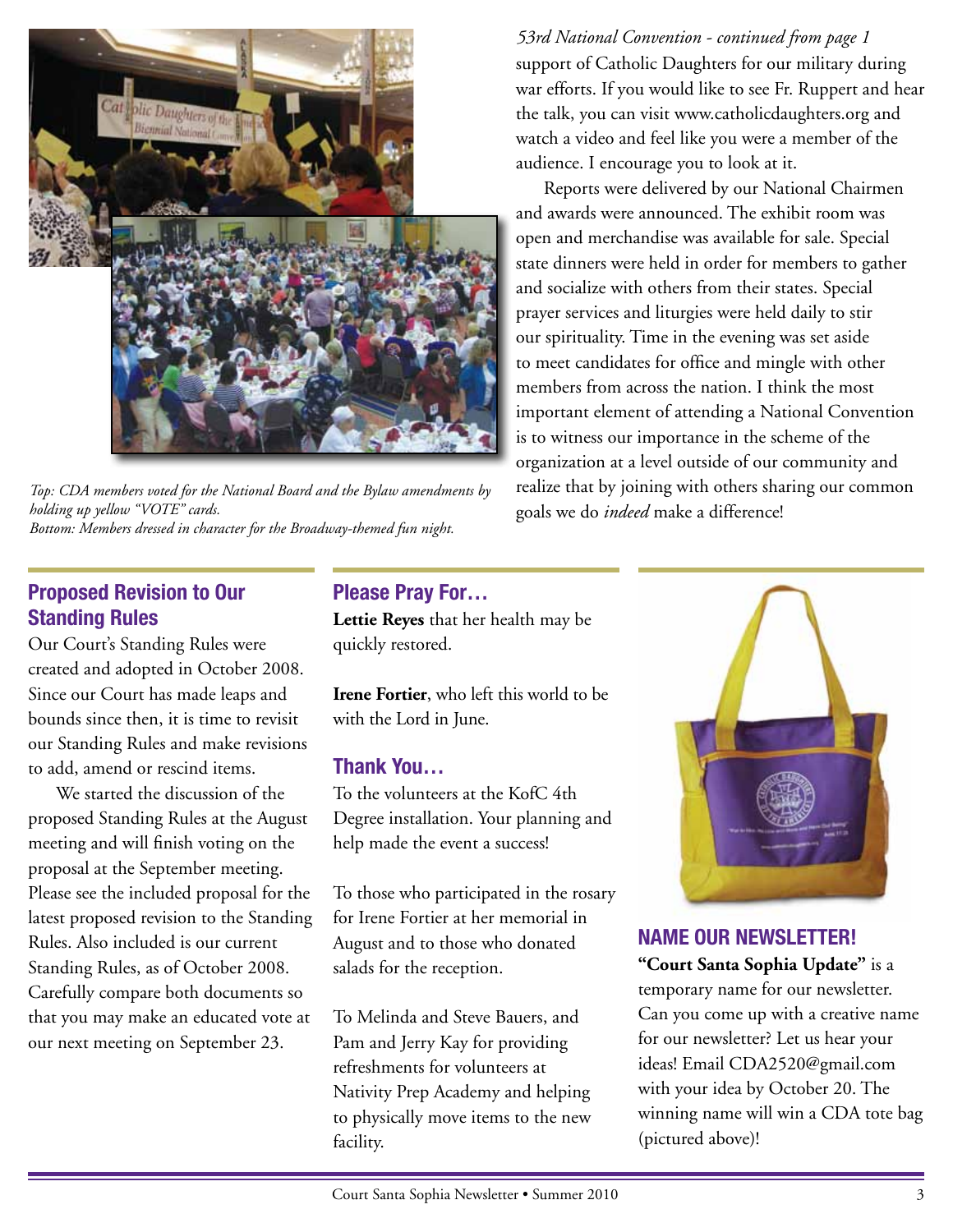# **Showing Support for the New Court, St. Mary Magdalene of the Hearts #3626, in Corona, CA**

*By Melinda Bauers*



*Court St. Mary Magdalene of the Hearts with Rev. Au, State Officers, National Director Emily Guilherme and State Chaplain Rev. Stephen Porter. Right: Regent Deborah Jenkins lights a candle during the officer installation.*



On July 31st, 2010 I had the privilege of attending my first installation of the Catholic Daughters of the Americas (CDA) in Corona at St. Mary Magdalene Church. The newly installed Court Mary Magdalene of the Hearts #3626 totaled about 26 Catholic Daughters was a breathtaking site to see. They had smiles on their faces and you could feel the joy and presence of the Lord. I don't know who was more excited, CDA members or Father Au as he challenged Court #3626 to increase their newly installed court too double by next year. I personally met some of the loveliest ladies that I would never have met if I did not take the opportunity to attend. Taking the opportunity to step out of our comfort zone is sometimes difficult or even challenging but the result will last a life time. If you can, I encourage all CDA members to take advantage of the opportunity to attend a newly installed court. Carpooling is an alternative to driving alone. I did, and the benefit was a great experience building old and new relationships.

# **Proposed Disbursement of Funds - Making a Difference Locally, in California and Throughout the Nation**

CDA is a  $501(c)(3)$  non-profit organization. In order to keep our non-profit status, our funds (minus operation expenses) must be disbursed towards charity on a yearly basis. The following disbursements were proposed at the August meeting: \$1000- Santa Sophia Catholic Church, \$250-Little Flower Haven, \$250-Catholic Charities, \$100-Garden of Innocence, \$200-Interfaith Shelter, \$200-St. Vincent de Paul, \$250-Madonna Manor, \$780-National Projects (Smile Train, Disaster Fund, SOAR, Habitat for Humanity, Holy Cross Family Rosary). This proposal will be voted on at the September meeting.

### What are these charities?

**Santa Sophia Catholic Church** is our backbone for our fundraising efforts.

In return, we give back to support the parish and help improve the place of spiritual growth for all.

**Little Flower Haven** is a non-profit assisted living community in La Mesa that is operated by the Carmelite Sisters of the Divine Heart of Jesus. **Catholic Charities** supports those who are less fortunate with spiritual, human and financial resources so that they experience dignity and respect. **St. Vincent de Paul** provides social services and shelter for the homeless. Garden of Innocence provides dignified burials for abandoned and unidentified children.

**Interfaith Shelter** provides temporary lodging and meals for pre-screened individuals and families as they look for work.

**The Madonna Manor**, our State Project, is a retirement facility located

in Salinas, CA. It is open to all California CDA members. **Smile Train** provides cleft-lip operations to children in throughout the world.

**Disaster Fund** provides monetary assistance to the diocese where a disaster has occurred.

**Habitat for Humanity** helps to build homes for economically disadvantaged people.

**SOAR** (Support Our Aging Religious) provides financial support for elderly and frail members of Catholic religious congregations.

### **Holy Cross Family Rosary**

encourages family prayer, especially the Rosary.

Your efforts to help our court raise funds allows us to contribute to these worthy causes. Thank you!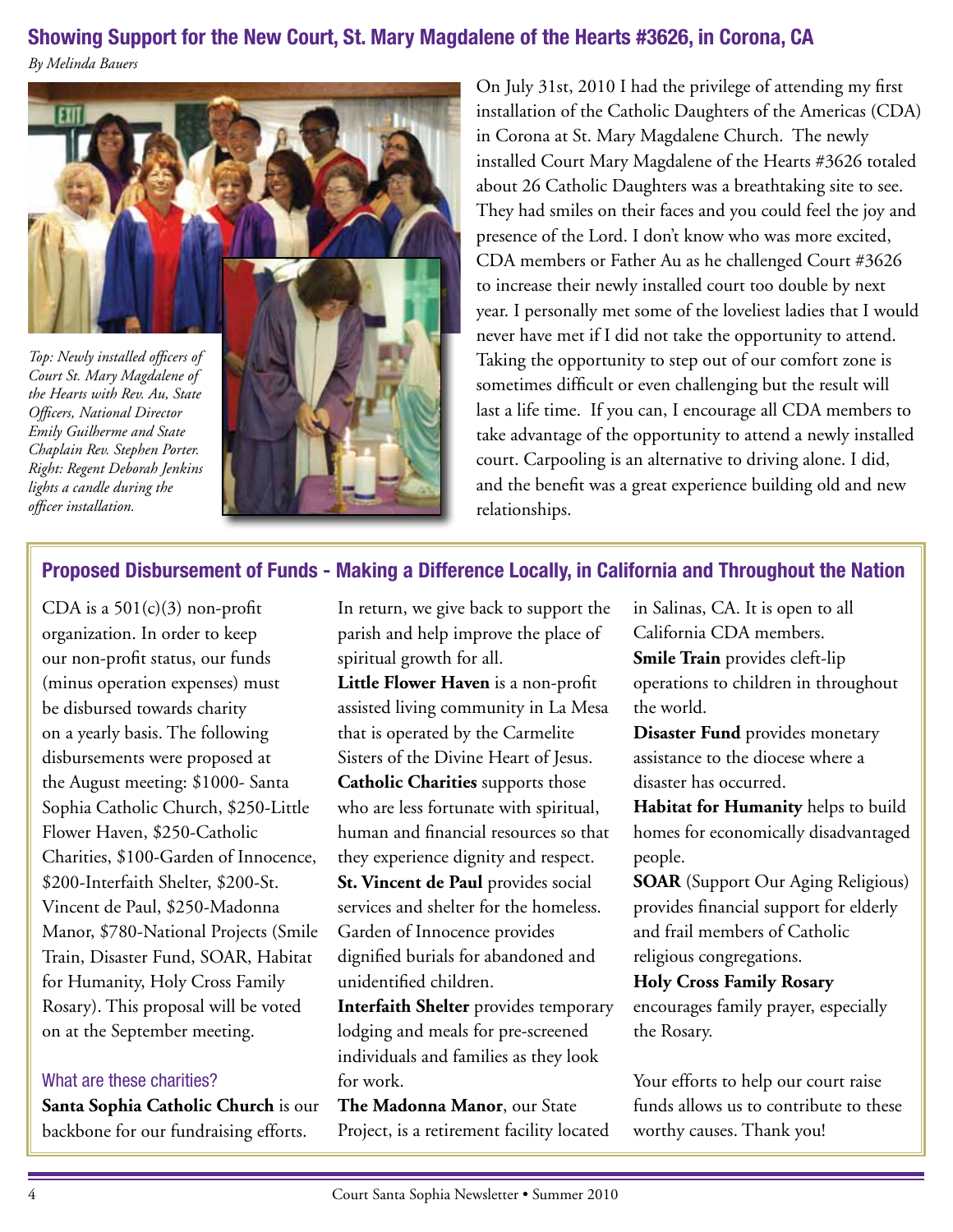

The Madonna Manor Fundraiser will be held on October 9, 2010. Court participation will help to make this a successful event. Along with purchasing tickets, Courts are asked to donate a basket or donate money to be used to create a basket for the drawing.

It is with great joy we announce that **Emily Guilherme**, immediate Past State Regent, was elected as a National Director at the National Convention. Congratulations, Emily!

On September 11, a new court was instituted in the Fresno Diocese. A ceremony was held at St. Anthony of Padua Catholic Church.

The following first year college scholarships were given, thanks to donations made by local courts to the California State Scholarship Fund:

**Morgan Aspelund,** \$750.00 sponsoring court Fr. Francisco de La Suen #1508 **Mickey Phelps,** \$750.00 sponsoring court Our Lady of Wisdom #2392 **Karlene Alves,** \$500.00 sponsoring court St. Rita #2610

# **STATE NEWS | NATIONAL NEWS**



**Joanne Tomassi**, from St. Pete Beach, FL, was elected as our National Regent at the 53rd Biennial National Convention. Let us give our full support to her as she leads us for the next two years!

The National Board distributed \$206,000 among various charities at the National Convention. It is through the generosity and support of local and state courts that we can distribute large donations.

At the National Convention, a resolution was made that CDA courts hold activities, take collections of articles and offer support for the men and women of the Armed Forces, to let them know we appreciate the sacrifices they make to keep us safe and to keep freedom alive.

Catholic Daughters of the Americas National CDA Day will be observed on Sunday, October 17, 2010. The theme for this year is "For in Him, we live and move and have our being." (Acts 17:28) as we continue to pray for vocations.

# **Contact Information**

**Regent, Melissa Hiatt** (619) 252-7198 melissahiatt@gmail.com

**Vice Regent, Melinda Bauers** (619) 468-3794 Melinda.Bauers@Wellpoint.com **Recording Scty., Lorraine Sablan** (619) 698-8130 fasttalk@cox.net

**Financial Scty., Rebecca Kelly** (619) 670-7033 pengybecca@cox.net

**Treasurer, Carol Williams** (619) 462-0663 wifam@cox.net

**Chaplain, Fr. Devdas** (619) 463-6629 FrDevdas@santasophia.org